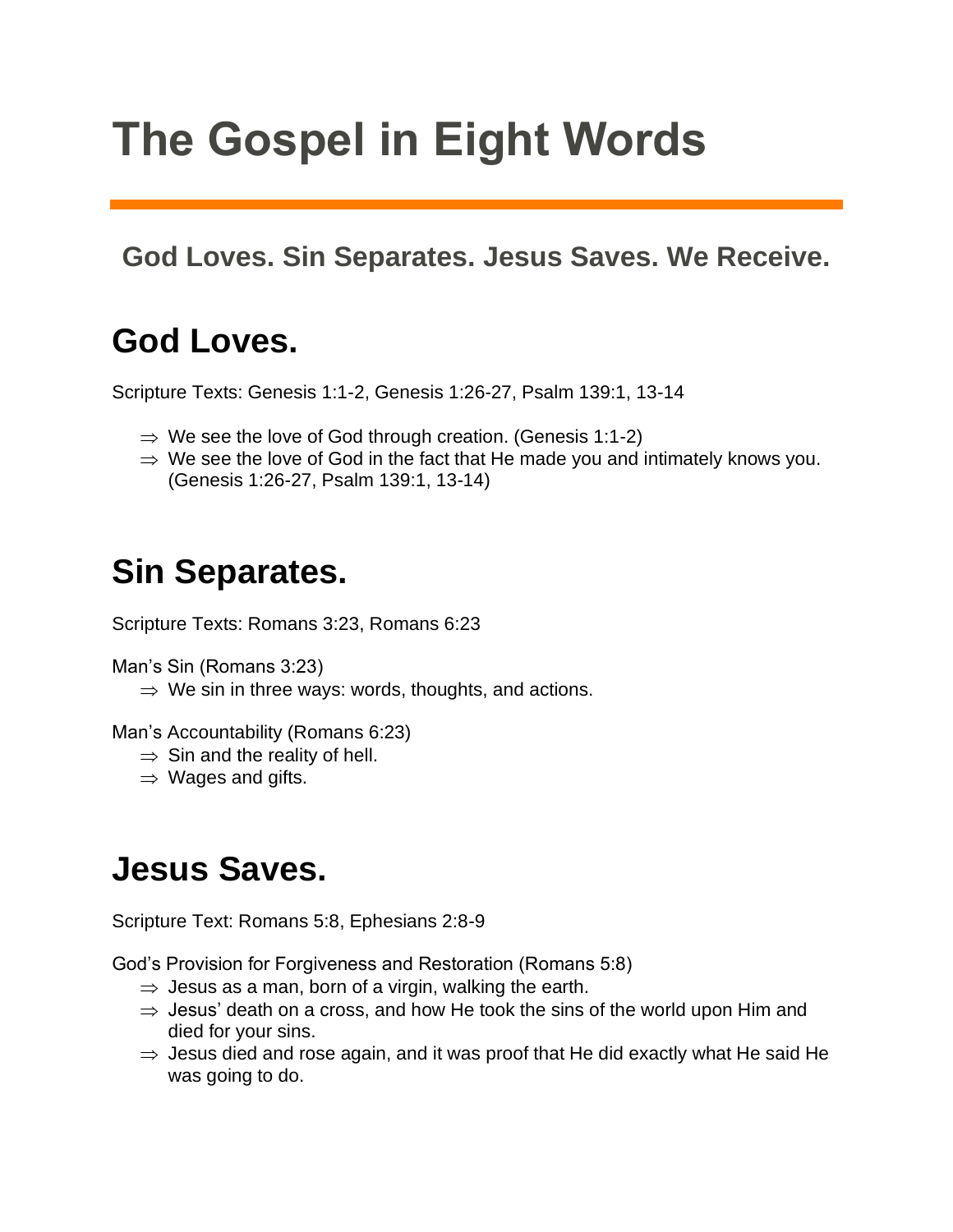God's Free Offer (Ephesians 2:8-9)

 $\Rightarrow$  You cannot earn it or do enough for it, it is absolutely free.

#### **We Receive.**

Scripture Texts: Romans 10:9-10, Romans 10:13

Three Benefits of the Gospel:

- $\Rightarrow$  Relationship with God
- $\Rightarrow$  Forgiveness of Sin
- $\Rightarrow$  Eternal life in Heaven

Man's Response to the Gospel

- $\Rightarrow$  Faith and Repentance
- $\Rightarrow$  To change your heart and life.